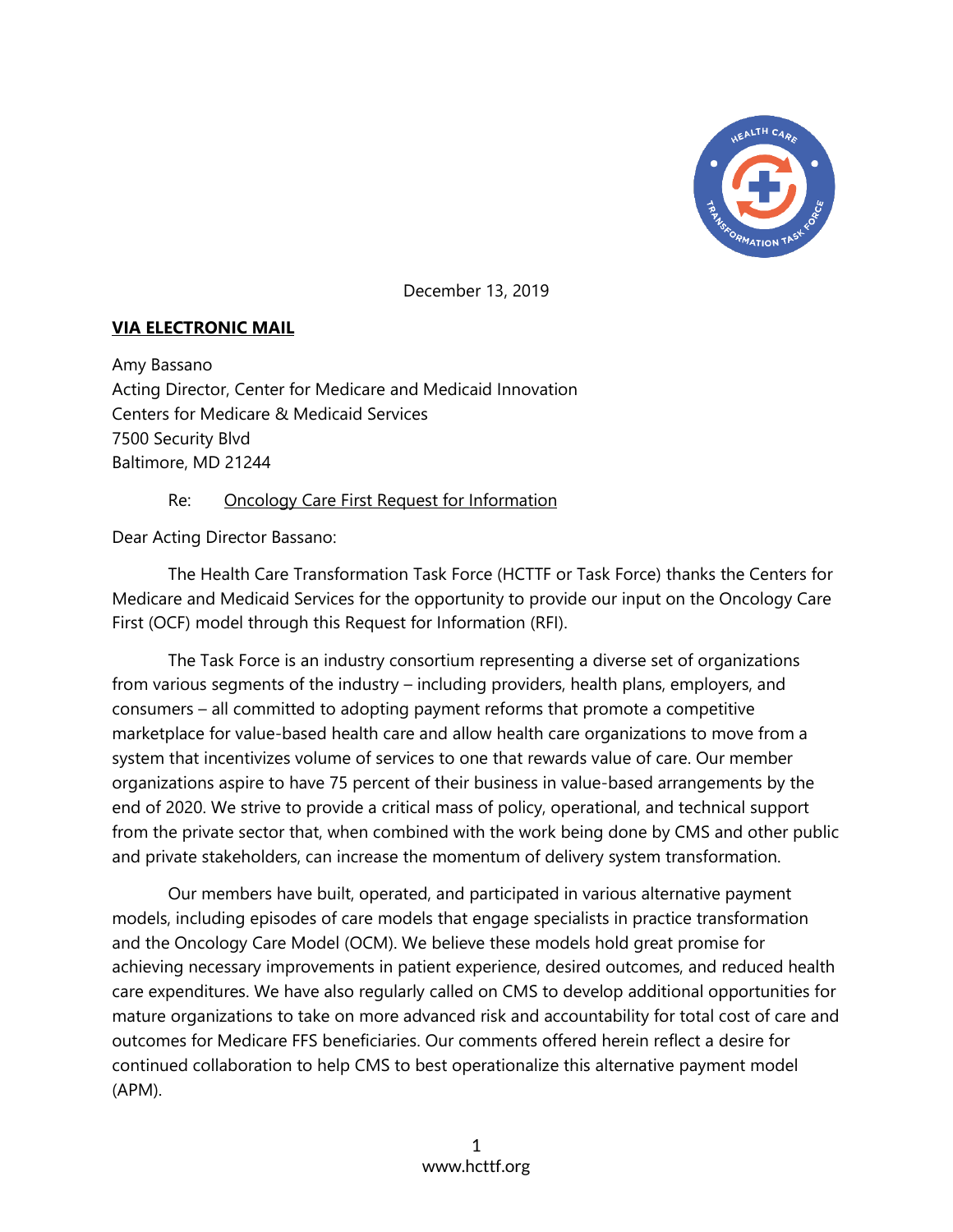## **I. General Feedback**

We appreciate that CMS is building upon the lessons learned to date from OCM and is open to additional stakeholder feedback particularly from current OCM practices when considering the designing of the proposed OCF model. In the RFI, CMS states that "though OCM is ongoing, early results suggest that the model is having an increasingly positive impact on acute care utilization and quality of care, including at the end of life." **We encourage CMS to make every effort to make improvements and refinements to existing CMMI models – and to certify and expand those models that are found to successfully improve care and reduce costs – even as second-generation models in the same clinical area enter the design and early testing phase.**

With a multitude of Advanced APMs mid-evaluation, CMS should also design the Oncology Care First model in a way that does not disrupt participation in and evaluation of existing programs already in place. Providers participating in Medicare ACOs, bundled payment initiatives, and other CMMI models have made significant investments in care redesign and infrastructure to improve care and lower costs for Medicare beneficiaries. The policy objective should be to enhance those existing coordinated care models and avoid alternatives that could disrupt participation in those models. The Task Force has previously provided feedback to CMS on the importance of considering model overlap and synchronization. In prior communication with CMS, we outlined five principles for managing model overlap between clinical episode and population-based payment models.<sup>1</sup> The agency could reference these principles and conduct a thorough review of the implications of overlap with other APMs and determine how best to integrate the potential Oncology Care First model with existing models in a way that leverages rather than replaces the growing number of Medicare alternative payment model arrangements that are showing promising results.

# **II. Responses to RFI Questions**

# *A. Practice redesign activities*

CMS seeks input on how the potential OCF model could support participants' care transformation, building on lessons learned from the implementation of the practice redesign activities included in OCM. In order to have a health care system that is both person-centered and value-driven, we strongly believe that patient engagement and continuous quality improvement should be at the heart of all delivery policies and practices. **To that end, we support the proposed utilization of electronic patient-reported outcomes to both track and drive performance improvement**. We encourage CMS to undertake an approach to PRO measure deployment that supports the foundational work of data collection and reporting with a progression towards value-based payment for outcomes, rather than incenting outcomes performance within the payment model's early years. CMS should give a firm signal to

<sup>1</sup> <https://hcttf.org/wp-content/uploads/2018/09/HCTTF-BPCIA-ACO-Model-Synchronization.pdf>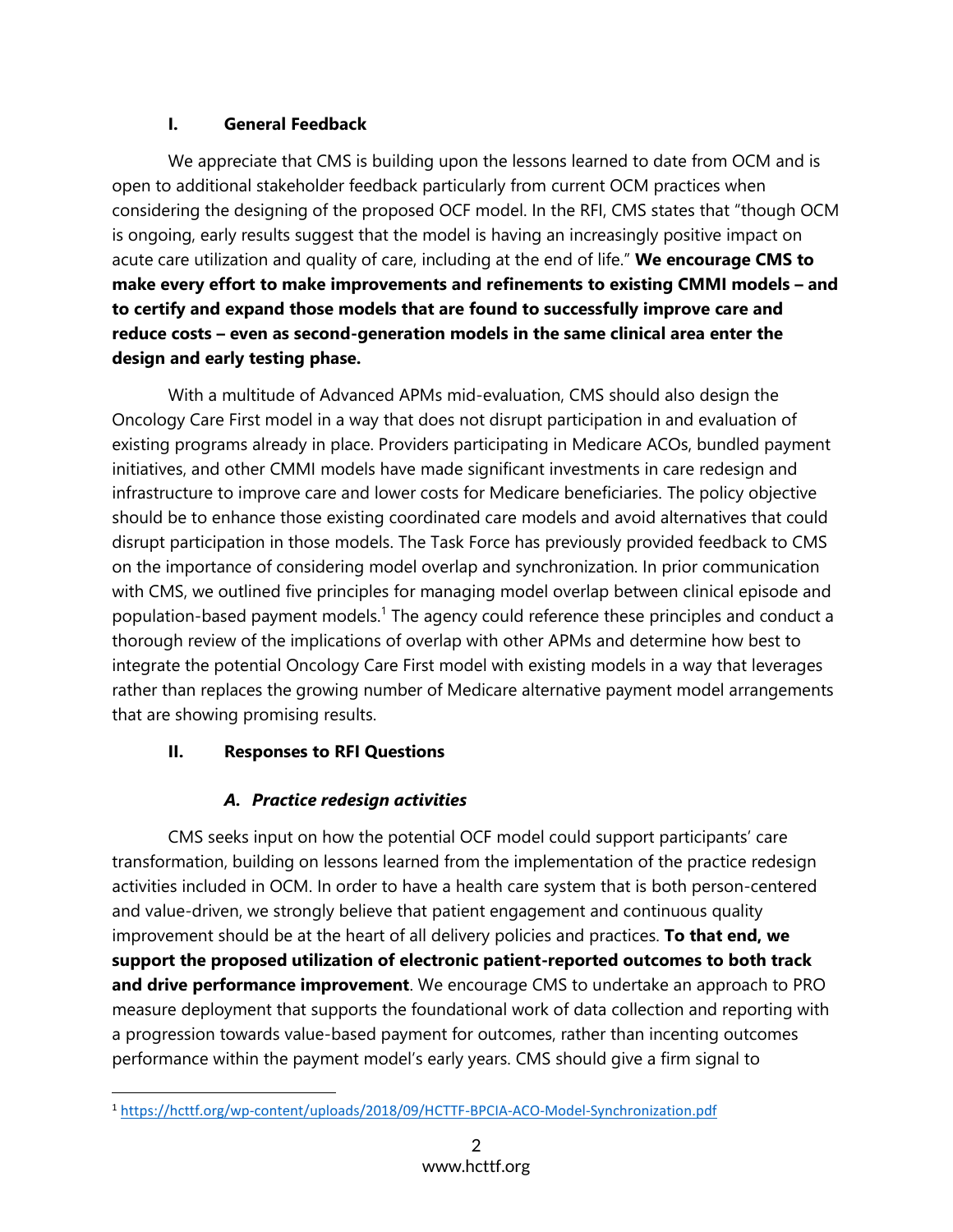participants that payment will ultimately be tied to improved health outcomes, but that interim measures will recognize meaningful progress towards having that capability and making use of outcomes data in care improvement activities. Recognizing that neither NQF nor CMS have identified preferred instruments and ePROs for the Quality Payment Program, we recommend incorporation of PROs which have been broadly tested, including PROMIS-validated instruments that measure Health-Related Quality of Life (with both a physical health and mental health component), pain management and interference with daily activities, and fatigue management and interference. Additionally, the EORTC QLQ-C30 instrument is widely used in Europe and has been recommended by the International Consortium for Health Outcomes Measurement (ICHOM).

CMS should provide more flexibility around provision of required care transformation activities to better meet patient needs and practice structure, while rewarding adherence to evidence-based clinical pathways. **Specifically, CMS should consider allowing physician group practices to split TINs for purposes of assigning providers to participate in the model.** Current participants in OCM note a potential challenge with providing the Enhanced Services to all beneficiaries, including implementation of a documented care plan covering all 13 components within the Institute of Medicine's Care Management Plan for every patient that would be assigned to the OCF practice for the Monthly Population Payment as described in the RFI. CMS proposes the population of assigned beneficiaries for the purposes of calculating the OCF participant's MPP would be broadly defined as all Medicare FFS beneficiaries who receive an E&M service at the OCF PGP with a cancer or cancer-related diagnosis designated on the Medicare claim. For larger practices that share the same TIN, this presents a challenge if a patient with a cancer, or cancer-related, diagnosis receives an unrelated E&M service from a provider billing under the same TIN.

## *B. Payment methodology*

CMS solicits feedback on the potential payment methodology, including the structure and design of the monthly population payment (MPP) and the performance-based payment (PBP). The proposed model would differ from OCM by converting reimbursement for E&M services and drug administration into a prospective MPP as well as expanding the PBP portion to include accountability for the beneficiaries' total cost of care, not just the cost of episode-related utilization. The RFI describes a proposed grouping concept for OCF participation that would include both physician group practices (PGPs) and hospital outpatient departments (HOPDs) that provide oncology care. The MPP would include a Management Component (Enhanced Services, E&Ms) and an Administration Component (drug administration services, E&M payments to HOPDs where applicable). CMS states that, for the portion of the PGP participant's assigned population (if any) that receives chemotherapy in an HOPD, the PGP would receive the Management Component of the MPP and the HOPD would receive the Administration Component of the MPP.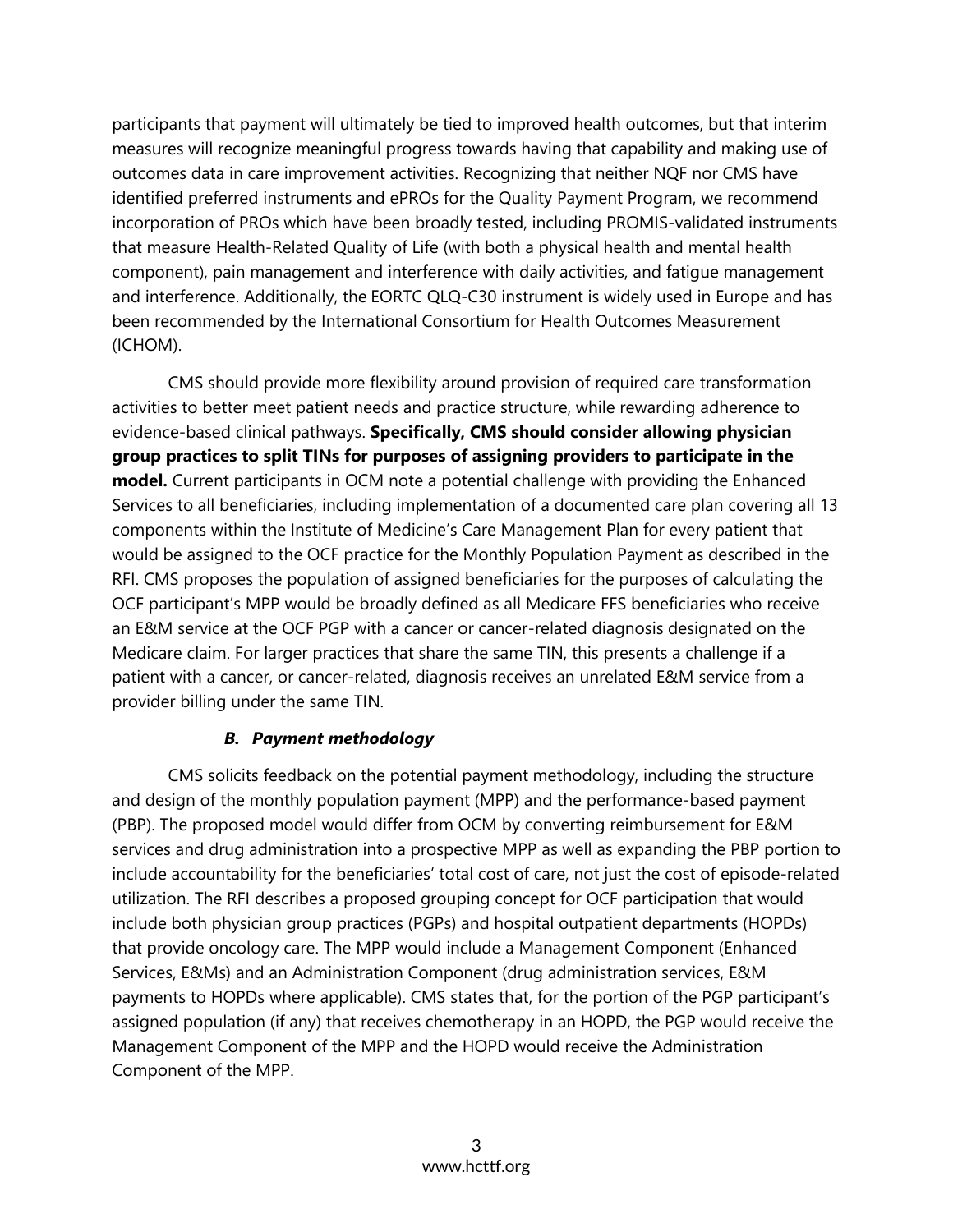The Task Force recommends that CMS acknowledge early adopters who have taken on the important work of value transformation voluntarily. While we are supportive of bringing in new participants, recalculating the baseline for OCM participants could have the effect of disproportionately disadvantaging current OCM practices that have successfully achieved shared savings. We encourage CMS to consider a more equitable policy that recognizes the investment made by early adopters and provides exceptions to the OCF baseline calculation for OCM practices with a track record of high performance under the prior model.

While we are generally supportive of the payment framework, it is difficult to provide specific feedback without more detail about the financial methodology used to establish the MPP amount and the episode pricing methodology. It is unclear, for instance, how CMS will ensure that the pricing accounts for variation both across cancer types and within cancer types (*e.g.*, subtype and progression). Additionally, we are concerned that the proposed OCF model does not sufficiently recognize the multi-disciplinary approach to cancer care that often involves a radiation oncologist and a surgical oncologist, in addition to a medical oncologist. **We recommend CMS have educational opportunities, such as webinars, outlining the payment structure in detail and offer additional opportunities for public comment once more detail on the pricing methodology is made available.**

#### *C. Risk arrangements*

CMS encourages feedback on the conceptualized risk arrangements, including how a downside risk arrangement might be best constructed in terms of the level of risk. The proposed model would include three risk tracks for the purposes of PBP reconciliation, including one upside-only track and two tracks with two-sided upside and downside financial risk. We commend CMS for designing both two-sided risk tracks to qualify as Advanced APMs.

Task Force members report that there is significant volatility in the current 6-month episodes/performance periods in OCM, in part due to low episode volume, which has made it difficult to manage risk in the model. Furthermore, OCM practices do not receive feedback from CMS about their PBP performance and reconciliation payments for up to 18 months following an episode, creating a significant time lag that can impact the practice's ability to manage performance and risk. **The additional progression to risk with total cost of care accountability and the new prospective MPP component are enough of a departure from the existing OCM framework that we encourage CMS to allow for all prospective participants to start in the upside-only track for at least three 6-month episode/performance periods before moving to the two-sided risk tracks.** CMS proposes to shorten the reconciliation period for OCF months to 12 months, so this approach would allow practices to experience at least one financial reconciliation before moving to risk. The new model should include this glidepath to risk in order to allow practices adequate time to understand the new payment model, learn how to manage performance risk, and ultimately minimize participant attrition.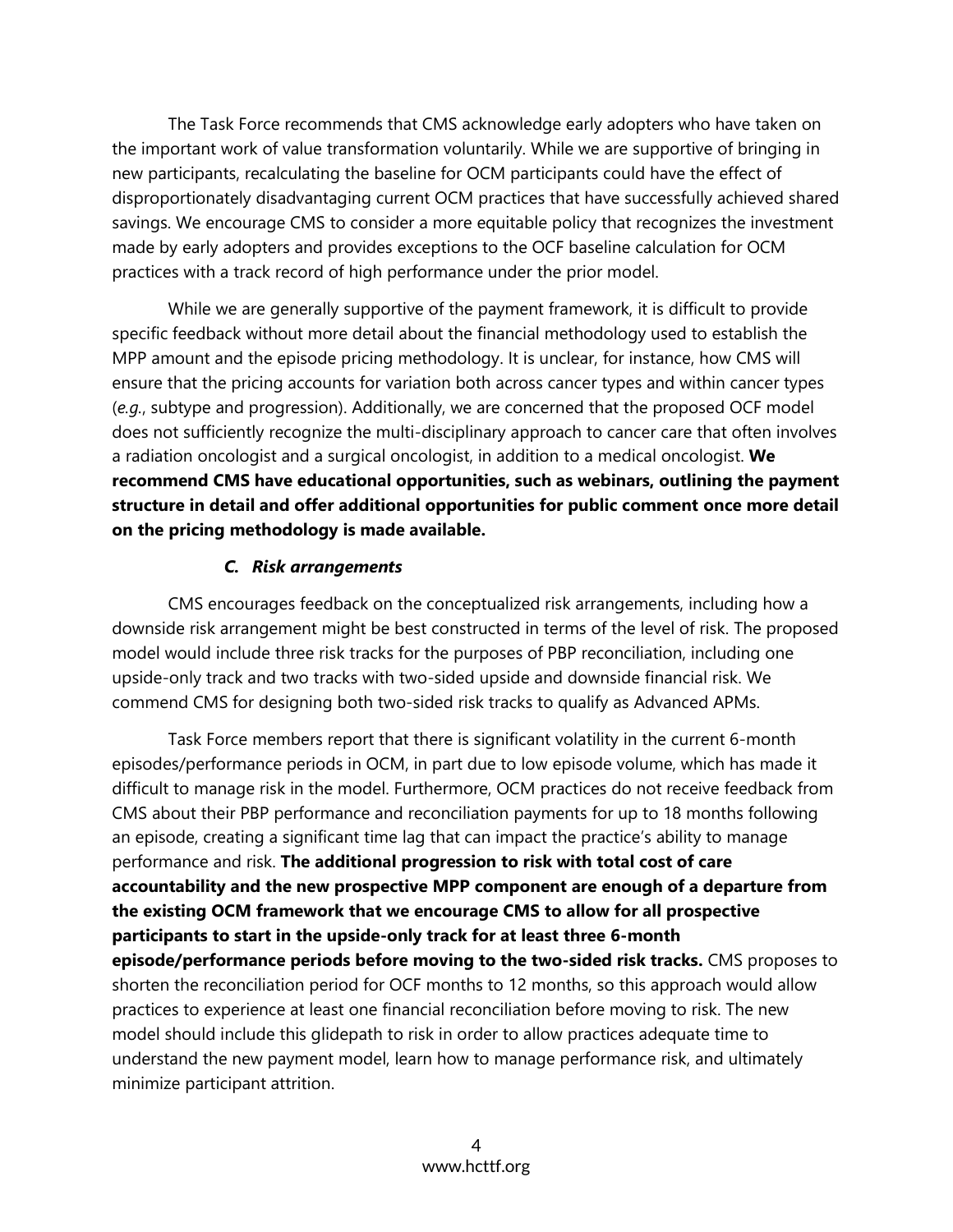CMS could also allow practices to select their scope of financial risk under the model by segmenting the total costs of cancer care and accepting downside risk for some components and upside risk for others (*e.g.*, upside-only risk for Part D costs), instead of a binary option of risk or no-risk for the total cost of care. We support the proposed option for practices to pool risk that was available to OCM practices, and recommend CMS also add a convener role option, as in the Bundled Payments for Care Improvement initiative, which would apply to the program with partnering practices and help them to implement the program and pool risk.

#### *D. Payer partners*

Alignment among public and private payers is critical. Common accountability targets, metrics, and incentives across payers are necessary for expedited transformation, and will allow for meaningful comparability and true best practice identification. CMS should work closely with payer partners – including commercial payers, state Medicaid agencies, and those payers currently participating in OCM – to develop shared expectations for multi-payer alignment with the goal of reducing administrative burden on providers to participate. Specifically, CMS should provide clarifying detail about the proposed mechanisms for alignment with other payers (i*.e.*, through a Memorandum of Understanding), and offer additional opportunities for public comment.

The HCTTF is eager to work with CMS to achieve sustainable change in value-based care, which requires alignment between the private and public sectors and engagement with specialty care providers. Please contact HCTTF's Senior Director Clare Pierce-Wrobel [\(clare.wrobel@hcttf.org](mailto:clare.wrobel@hcttf.org) or 202.774.1565) with any questions about or follow up to this letter.

\*\*\*\*\*

**Angela Meoli** Senior Vice President, Network Strategy & Provider Experience Aetna, A CVS Health Company

**Stuart Levine, MD** Chief Medical and Innovation Officer agilon health

**Sean Cavanaugh** Chief Administrative Officer Aledade, Inc.

#### **Shawn Martin**

Senior Vice President, Advocacy, Practice Advancement and Policy American Academy of Family Physicians

**Hoangmai Pham, MD** Vice President, Provider Alignment Solutions Anthem, Inc.

**Jordan Hall** Executive Vice President, Accountable Care **Operations** ApolloMed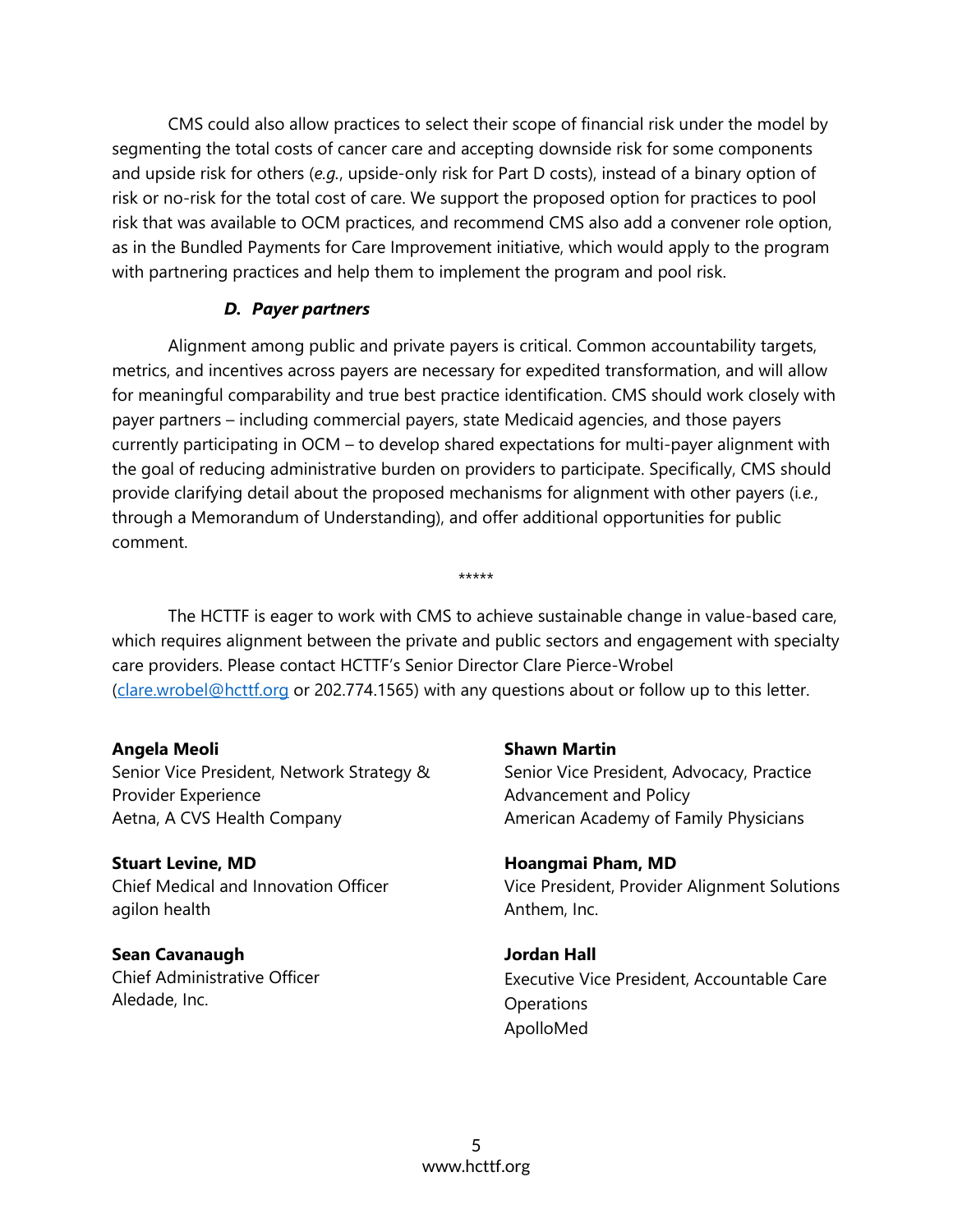**David Terry** Founder & Chief Executive Officer Archway Health

**Peter Leibold** Chief Advocacy Officer Ascension

**Marci Sindell** Chief Marketing Officer and SVP, External Affairs Atrius Health

**Jamie Colbert, MD** Senior Medical Director, Delivery System Innovation and Analytics Blue Cross Blue Shield of Massachusetts

**Todd Van Tol** Senior Vice President, Health Care Value Blue Cross Blue Shield of Michigan

**Rahul Rajkumar, MD** Senior Vice President and Chief Medical **Officer** Blue Cross Blue Shield of North Carolina

**Ann T. Burnett** Vice President Provider Network Innovations & Partnerships Blue Cross Blue Shield of South Carolina

**Gaurov Dayal, MD** Executive Vice President, Chief of Strategy & Growth ChenMed

**Jean Drouin, MD**  Founder and Chief Executive Officer Clarify Health

**Adam Myers, MD** Chief of Population Health and Chair of Cleveland Clinic Community Care Cleveland Clinic

**Susan Sherry** Deputy Director Community Catalyst

**Shelly Schlenker**  Vice President of Public Policy, Advocacy & Government Relations Dignity Health

**Ross Friedberg** Chief Legal & Business Affairs Officer Doctor On Demand

**Mark McClellan, MD, PhD Director** Duke Margolis Center for Health Policy

**David Klementz** Chief Strategy and Development Officer Encompass Health

**Chris Dawe** Senior Vice President Evolent Health

**Frederick Isasi** Executive Director Families USA

**Sarah Samis** Vice President, Care Delivery and Payment **Transformation** Geisinger

**Richard Lipeles** Chief Operating Officer Heritage Provider Network